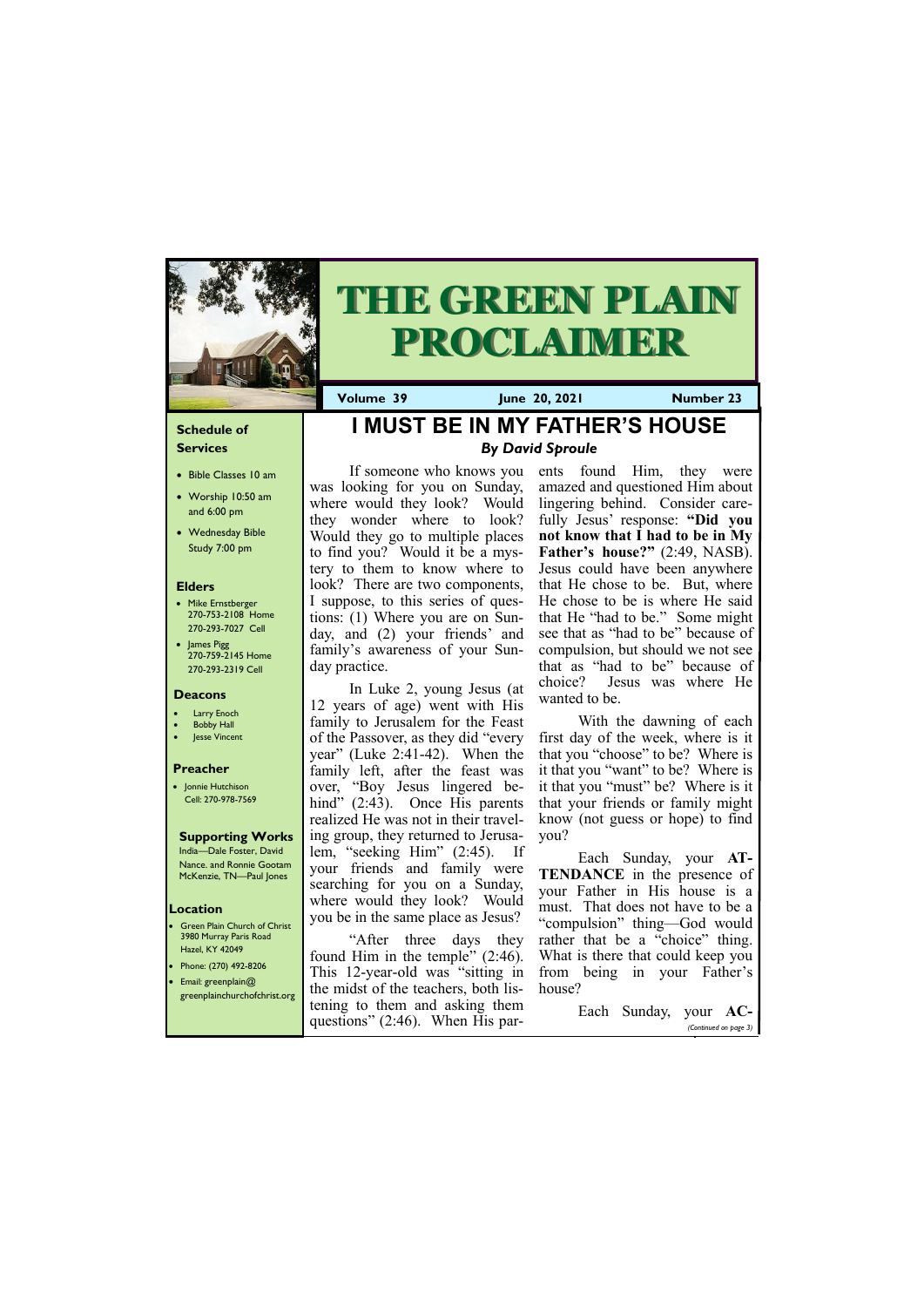### NEWS AND NOTES

*REMEMBER IN PRAYER: Green Plain members*: Faye Travis, Peggy Jarvis, Rex Enoch, Joanne Barnes, Maxine Pool, Hayes and Marjorie Grady, Jim Fielder, Griselda Adams, Larry Enoch, Carolyn Byars, Mary and Jim Lowrie. Mary Vincent suffered a mild heart attack this past week and was being treated at Centennial Hospital in Nashville. Hayes Grady is recovering from snuggery he had on Thursday.

*Family and Friends:* Helen Tidwell, Jenne Pool, Teresa Tacker, Betty Pond, Bryan White, Meredith Enoch, Kenneth Mizell, Janice Canter, Andrea Phillips, Donald and Dorothy Cook, Sandra Cook Downs, Kevin Smith, Dale Pentecost, Jaime Aguavo, Jr., Brett Wyatt, Lucetria Hutchison and Kerry Thompson. Please let us know of those who have improved or any one who needs to be added to this list..

- **PANTRY ITEMS June 2021: 6—Canned Meats; 13—Pork-n-Beans; 20—Canned Carrots; 27—Soups.** Please bring any additional items you wish for the "blessing box" which is located next to the breezeway on the north side of the building.
- **June 2021 Anniversaries:** 1-Peggy & Perry Jarvis; 17-Jan & James Pigg; 25-Mary & Jim Lowrie. **Birthdays:** 10-Griselda Adams; If we have left anyone out please let us know.
- **Study the Bible in Your Own Home.** Enroll in a Completely **Free Bible Correspondence Course.** Send your name, complete mailing address and phone number to: Green Plain church of Christ—3980 Murray Paris Road—Hazel, KY 42049 or enroll online at *http://greenplainchurchofchrist.org* or email *greenplain@greenplainchurchofchrist.org.*



**Page 2**

## A Poorly Kept Heart

Some have demonstrated impurity of heart regarding things that would otherwise have been most spiritual. For example, the Fourth of Acts closes with examples of great generosity among members of the early Church as they sold properties and gave the proceeds for the benefit of needy brethren. Acts Five opens with Ananias and Sapphira also selling land but offering only a portion of the proceeds while appearing to have offered it all. It was because of this deceit that the apostle Peter told Ananias that Satan had filled his heart and that the lie that had been told was conceived in his heart. Ananias and his wife, Sapphira, both died that day, and great fear came upon all the Church and as many as heard of it; all for the evil that proceeded from a poorly kept heart.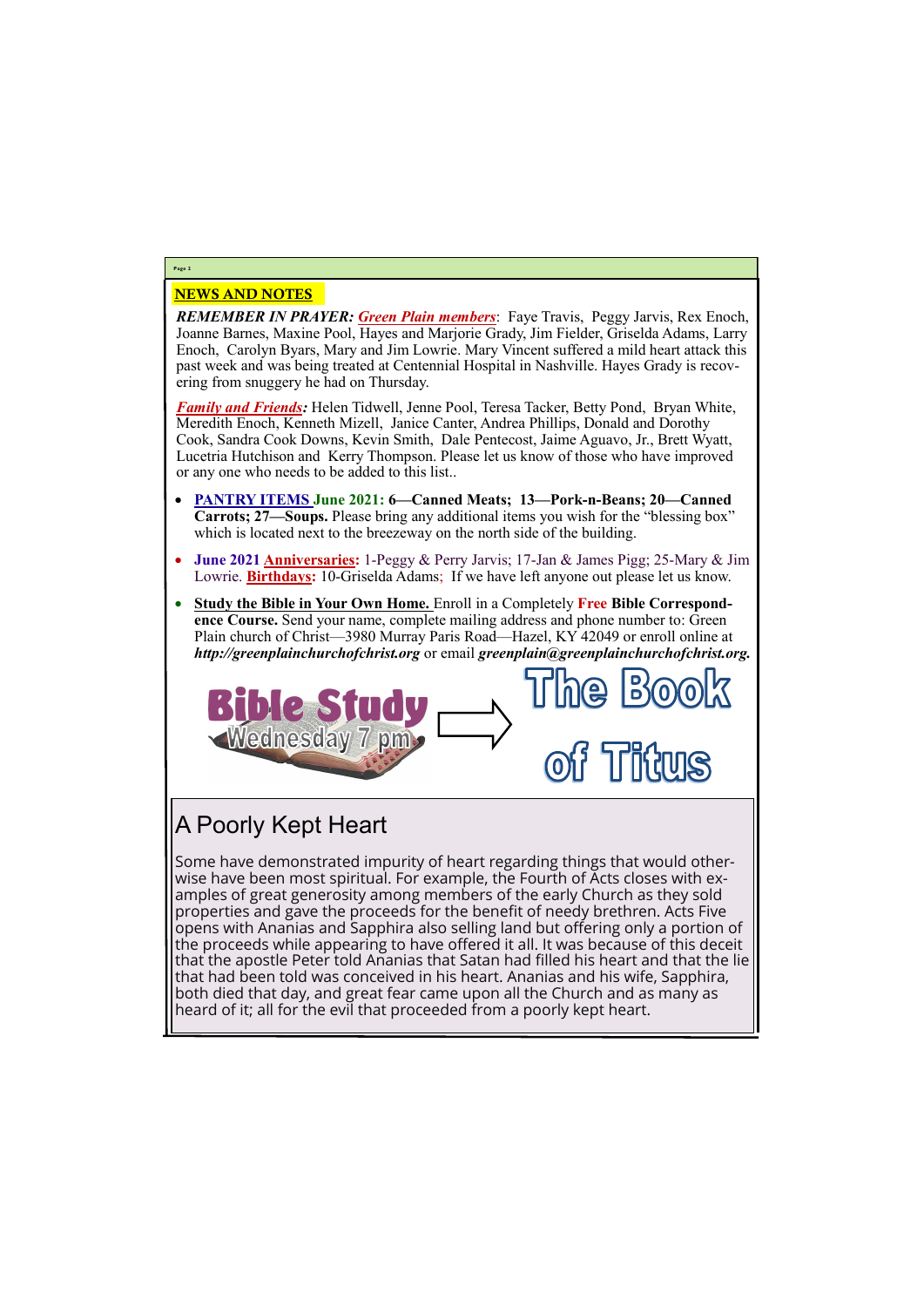**Page 3**

**TION** in the presence of your Father in His house is a must. Attendance is not sufficient. Worship is a verb! It requires action! Don't just be in the pew! Actively participate in the worship!

heart must be engaged! Worship without the heart is vain (Matt. 15:8-9).

Each Sunday, your **ATTITUDE** in the presence of your Father in His house is a must. Attendance and Action alone are not sufficient. Your attitude must be right! Your

-[I Must Be in My Father's House](https://www.pblcoc.org/bulletin-articles/i-must-be-in-my-fathers-house/) - Palm Beach Lakes [church of Christ \(pblcoc.org\)](https://www.pblcoc.org/bulletin-articles/i-must-be-in-my-fathers-house/)

The devil tries many things to keep us from our Father's house on Sunday! Let us triumph over his efforts and tell him, "I must be in my Father's house!"

#### *(Continued from page 1)*

#### **JUDGING** *By Jonnie Hutchison*

Sometimes when one out of love and concern for another person approaches them about choices they have made that are harmful, either physically, spiritually or both, the response takes this form: "You can't judge me. Jesus said, 'judge not.'" Yes, Jesus did say, *, "Judge not, that you be not judged. For with what judgment you judge, you will be judged; and with the measure you use, it will be measured back to you"* (Matthew 7:1 -2).

Do these words of Jesus prohibit every form of judgment? If so, then all of us have violated His prohibition for all of us make judgments daily. The context indicates a particular kind of judging which is prohibited. Jesus was speaking of hypocritical judging, that is, condemning in another what you are practicing. For example, if you judge another for stealing but you are a thief then you have engaged in this type of judging. That's why Jesus said, *"Hypocrite! First remove the plank from your own eye, and then you will see clearly to remove the speck from your brother's eye"* (Matthew 7:5). The implication is that when you have removed your "plank" (corrected your wrong) you may then "judge" – that is, help your brother remove

*"Do not judge according to appearance, but judge with righteous judgment"* (John 7:24). In the context Jesus was being criticized for healing a man on the Sabbath Day. It was no more wrong for Jesus to heal a man on the Sabbath than it was for His critics to practice circumcision on the Sabbath. Yet, they judged Jesus based upon their own false perceptions rather than the truth. That is why Jesus told them to *"judge righteous judgment."* Judge according to the facts rather than false premises.

his "speck." (correct his wrong). That Jesus did not forbid all judging is clearly shown in another statement He made. When Paul wrote to the church in Corinth to correct their toleration of a fornicator in their midst he said, "For I indeed, as absent in body but present in spirit, have already judged (as though I were present) him who has so done this deed" (1 Corinthians 5:3). Did Paul violate Matthew 7:1 in judging the fornicator? No, for his judgment was based upon the fact that God says fornication is a sin (Galatians 5:19; Hebrews 13:4). When Paul said he had already "judged" the fornicator he was expressing God's judgment of that sin. He was exercising "righteous judgment" based upon divine truth. God's Word is the standard by which all of us are to be judged both in this life and when Jesus comes again. Jesus said, *"He who rejects Me, and does not receive My words, has that (Continued on page 4)*